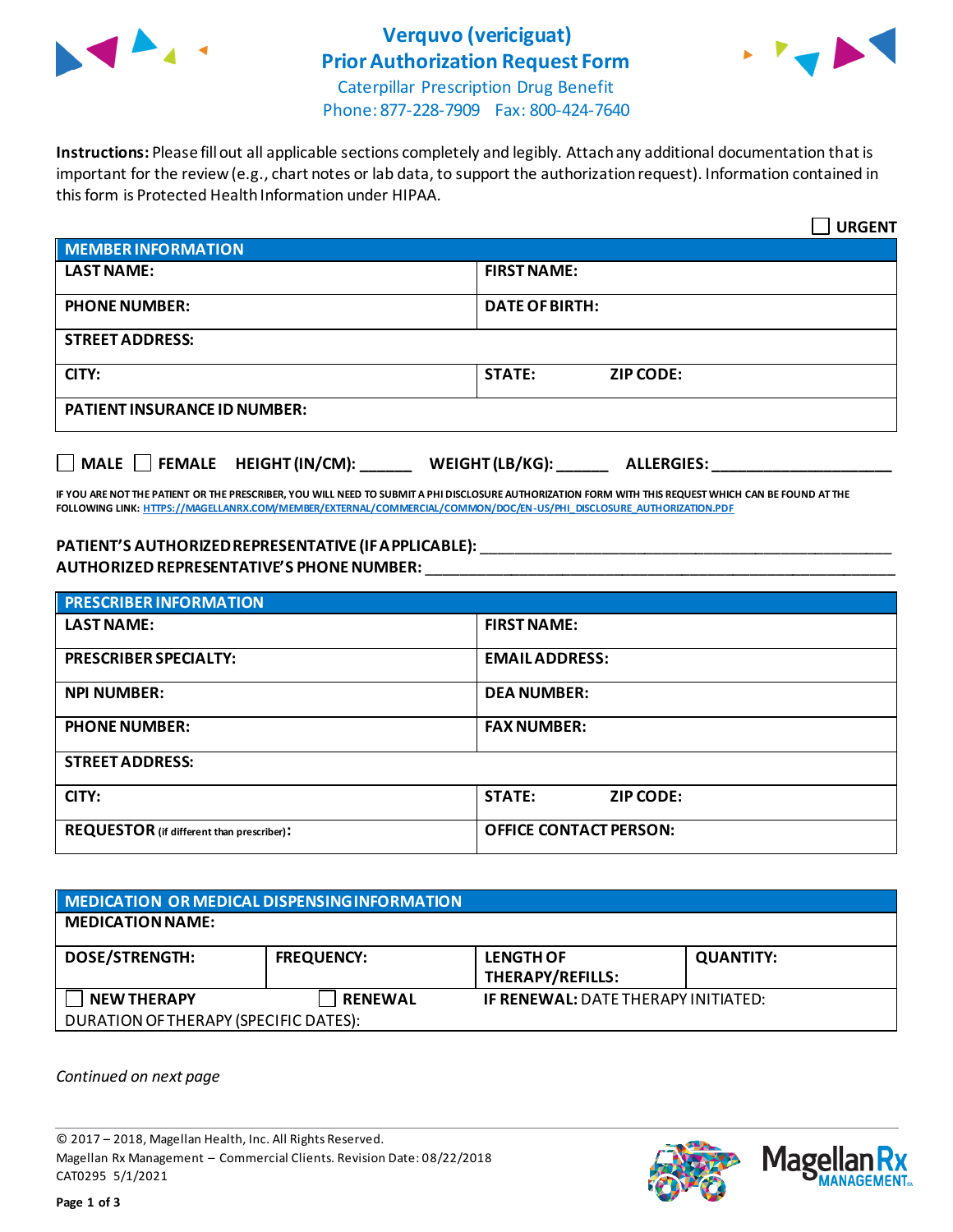

# **Verquvo (vericiguat) Prior Authorization Request Form**



Caterpillar Prescription Drug Benefit Phone: 877-228-7909 Fax: 800-424-7640

| MEMBER'S LAST NAME: ________________________________                                                                                                                                                                                                                                                                                                                                                                                                                                                                                                                                                                                                                                                                                                                                                                                                                                                                                                                                                                                                                                                                                                                  |                                                                                                                                                                                                                                                                                                     | MEMBER'S FIRST NAME: __________                       |  |
|-----------------------------------------------------------------------------------------------------------------------------------------------------------------------------------------------------------------------------------------------------------------------------------------------------------------------------------------------------------------------------------------------------------------------------------------------------------------------------------------------------------------------------------------------------------------------------------------------------------------------------------------------------------------------------------------------------------------------------------------------------------------------------------------------------------------------------------------------------------------------------------------------------------------------------------------------------------------------------------------------------------------------------------------------------------------------------------------------------------------------------------------------------------------------|-----------------------------------------------------------------------------------------------------------------------------------------------------------------------------------------------------------------------------------------------------------------------------------------------------|-------------------------------------------------------|--|
|                                                                                                                                                                                                                                                                                                                                                                                                                                                                                                                                                                                                                                                                                                                                                                                                                                                                                                                                                                                                                                                                                                                                                                       | 1. HAS THE PATIENT TRIED ANY OTHER MEDICATIONS FOR THIS CONDITION?                                                                                                                                                                                                                                  | YES (if yes, complete below)<br>NO <sub>1</sub>       |  |
| <b>MEDICATION/THERAPY (SPECIFY</b><br>DRUG NAME AND DOSAGE):                                                                                                                                                                                                                                                                                                                                                                                                                                                                                                                                                                                                                                                                                                                                                                                                                                                                                                                                                                                                                                                                                                          | <b>DURATION OF THERAPY (SPECIFY</b><br>DATES):                                                                                                                                                                                                                                                      | <b>RESPONSE/REASON FOR</b><br><b>FAILURE/ALLERGY:</b> |  |
| <b>2. LIST DIAGNOSES:</b>                                                                                                                                                                                                                                                                                                                                                                                                                                                                                                                                                                                                                                                                                                                                                                                                                                                                                                                                                                                                                                                                                                                                             |                                                                                                                                                                                                                                                                                                     | $ICD-10$ :                                            |  |
| □ Heart Failure, Class II-IV<br>□ Other diagnosis: ______________________ICD-10________________________________                                                                                                                                                                                                                                                                                                                                                                                                                                                                                                                                                                                                                                                                                                                                                                                                                                                                                                                                                                                                                                                       |                                                                                                                                                                                                                                                                                                     |                                                       |  |
| 3. REQUIRED CLINICAL INFORMATION: PLEASE PROVIDE ALL RELEVANT CLINICAL INFORMATION TO SUPPORT A<br>PRIOR AUTHORIZATION.                                                                                                                                                                                                                                                                                                                                                                                                                                                                                                                                                                                                                                                                                                                                                                                                                                                                                                                                                                                                                                               |                                                                                                                                                                                                                                                                                                     |                                                       |  |
| <b>Clinical Information:</b><br>Is this drug being prescribed to this patient as part of a treatment regimen specified within a sponsored clinical<br>trial? $\square$ Yes $\square$ No<br>Does patient have a diagnosis of heart failure? $\Box$ Yes $\Box$ No Please submit chart documentation.<br>Throughout the clinical course, has the patient ever met NYHA functional Class II-IV for heart failure? $\Box$ Yes $\Box$ No<br>Does patient have an ejection fraction equaling less than $45\%$ ? $\Box$ Yes $\Box$ No Please submit chart documentation.<br>Has patient had worsening heart failure requiring hospitalization within the past 6 months? $\Box$ Yes $\Box$ No<br>Has patient had worsening heart failure requiring outpatient intravenous diuretic treatment within the past 3<br>months? $\Box$ Yes $\Box$ No Please submit chart documentation.<br>Will patient be using Verquovo(vericiguat) in combination with Entresto® (sacubitril/valsartan)? $\Box$ Yes $\Box$ No<br>Are there any other comments, diagnoses, symptoms, medications tried or failed, and/or any other information the<br>physician feels is important to this review? |                                                                                                                                                                                                                                                                                                     |                                                       |  |
| Please note: Not all drugs/diagnosis are covered on all plans. This request may be denied unless all required<br>information is received.                                                                                                                                                                                                                                                                                                                                                                                                                                                                                                                                                                                                                                                                                                                                                                                                                                                                                                                                                                                                                             |                                                                                                                                                                                                                                                                                                     |                                                       |  |
| ATTESTATION: I attest the information provided is true and accurate to the best of my knowledge. I understand that<br>the Health Plan, insurer, Medical Group or its designees may perform a routine audit and request the medical<br>information necessary to verify the accuracy of the information reported on this form.                                                                                                                                                                                                                                                                                                                                                                                                                                                                                                                                                                                                                                                                                                                                                                                                                                          |                                                                                                                                                                                                                                                                                                     |                                                       |  |
|                                                                                                                                                                                                                                                                                                                                                                                                                                                                                                                                                                                                                                                                                                                                                                                                                                                                                                                                                                                                                                                                                                                                                                       |                                                                                                                                                                                                                                                                                                     |                                                       |  |
|                                                                                                                                                                                                                                                                                                                                                                                                                                                                                                                                                                                                                                                                                                                                                                                                                                                                                                                                                                                                                                                                                                                                                                       | CONFIDENTIALITY NOTICE: The documents accompanying this transmission contain confidential health information that is legally privileged. If<br>you are not the intended recipient, you are hereby notified that any disclosure, copying, distribution, or action taken in re liance on the contents |                                                       |  |

© 2017 – 2018, Magellan Health, Inc. All Rights Reserved. Magellan Rx Management – Commercial Clients. Revision Date: 08/22/2018 CAT0295 5/1/2021